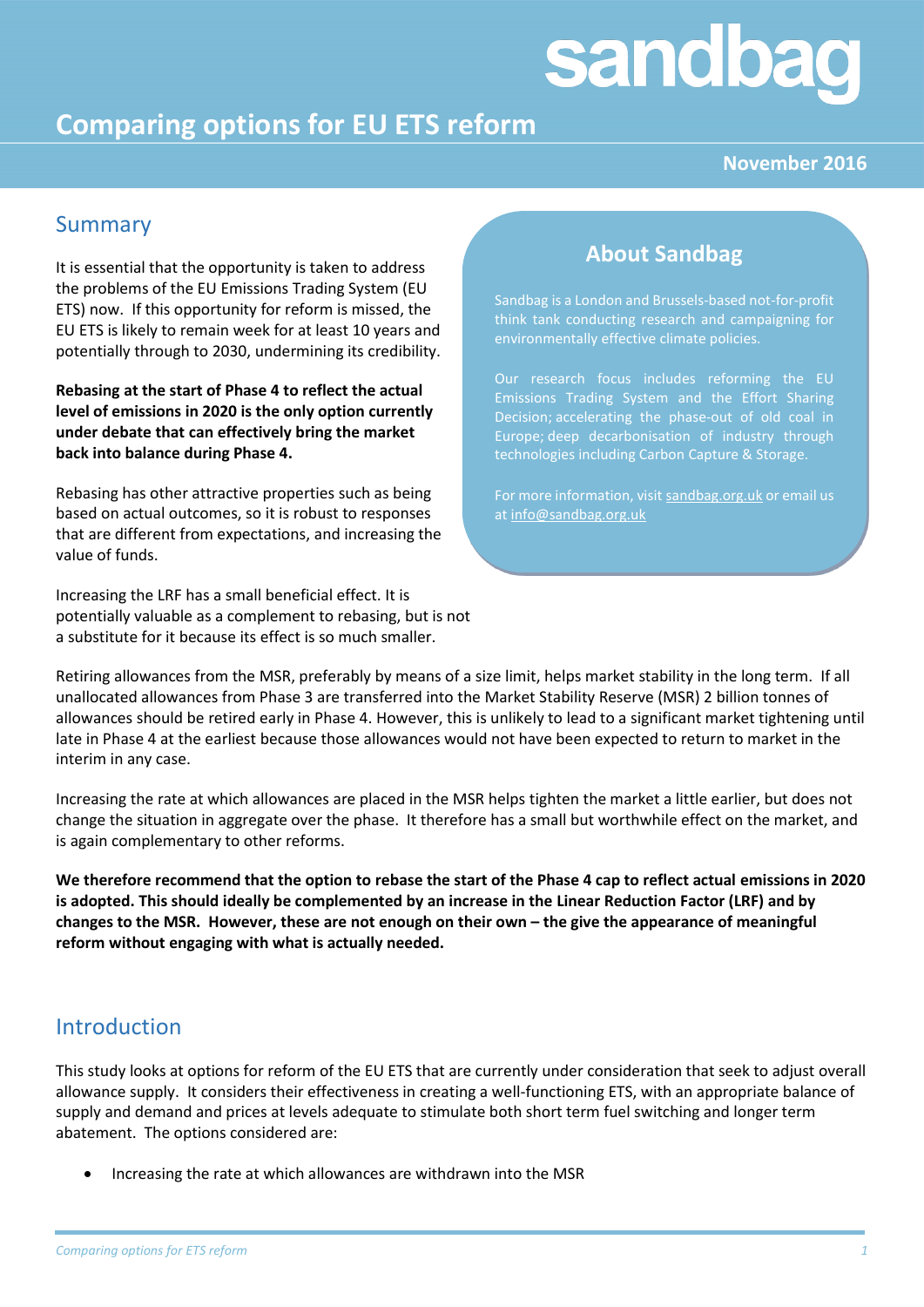- Retiring allowances from the MSR or limiting its size (for the latter, we assume automatic retirement of allowances above the maximum size of the MSR)
- Changing the Linear Reduction Factor
- Rebasing the cap to reflect the actual level of emissions in 2020.

Sandbag recently analysed the impact of different methods of free allocation of allowances, including the effects of changing the auction share and tiering of free allocation, in a separate [report.](https://sandbag.org.uk/reports/last-chance-saloon-eu-ets/)

In assessing these options we have considered two emissions scenarios:

- A base case where emissions continue a slow decline at similar to the historic rate. We consider it highly unlikely that emissions will be greater than this.
- A low emissions case in which there are more extensive actions to reduce emissions through measures such as energy efficiency, renewables, and reductions in emissions from carbon intensive power generation.

We find that none of these options for reform would cause large rises in the price or a cumulative shortage of allowances in the short to medium term under either emissions scenario. Instead, they represent an incremental and moderate set of potential reforms. Such reforms would be expected to follow the Paris Agreement, including in terms of provision in current EU legislation which stipulate that in the case of an international agreement securing global cooperation to reduce emissions, then the EU would step up its ambition levels.

Of the options under consideration a **rebasing of the cap at the start of Phase 4 is the most effective way of reforming the system**. This should preferably be accompanied by an increase in the linear reduction factor. Reforms to the MSR are worthwhile, and help contribute to the long term stability of the market. However, they do not solve the problem of a continuing annual creation of additional surplus in the first half of Phase 4. They are thus complementary to rebasing and increasing the linear reduction factor, rather than an alternative.

## Context for reform

## **It is crucial that the current opportunity for effective reform of the EU ETS is not missed …**

The EU ETS is the foundation of EU policy to reduce emissions in the sectors it covers. However, at present it is largely ineffective. There is a large cumulative surplus of allowances and emissions are continuing below the cap. Consequently, prices are at about a fifth of the level expected when Phase 3 was established, which is well below the level needed to stimulate either short term emissions reduction or longer term investment. The introduction of the MSR in 2019 is only a partial and limited solution to these problems.

A persistently weak EU ETS would have a range of adverse consequences. Regulation to reduce emissions would be likely to be more fragmented and less effective. This would increase the costs to the European economy of meeting targets in both the short and long term, and opportunities for cost effective emissions reductions would continue to be missed, as they are at the moment. It would create competitive distortions and additional costs for companies. It would also weaken the EU's international leadership position. In contrast, effective reform now can lead to the development of a strong and prosperous low carbon economy while reinforcing EU leadership.

It is essential that the opportunity is taken to address the problems of the EU ETS now. If this opportunity for reform is missed the EU ETS is likely to remain week for at least 10 years and potentially through to 2030. This would undermine the credibility of the EU ETS as a mechanism. It would be in place for 25 years, operating with a continuous and growing surplus and without producing adequate price signals except very briefly early in Phase 2.

**Reform will need to take account of a large surplus at the start of Phase 4 …**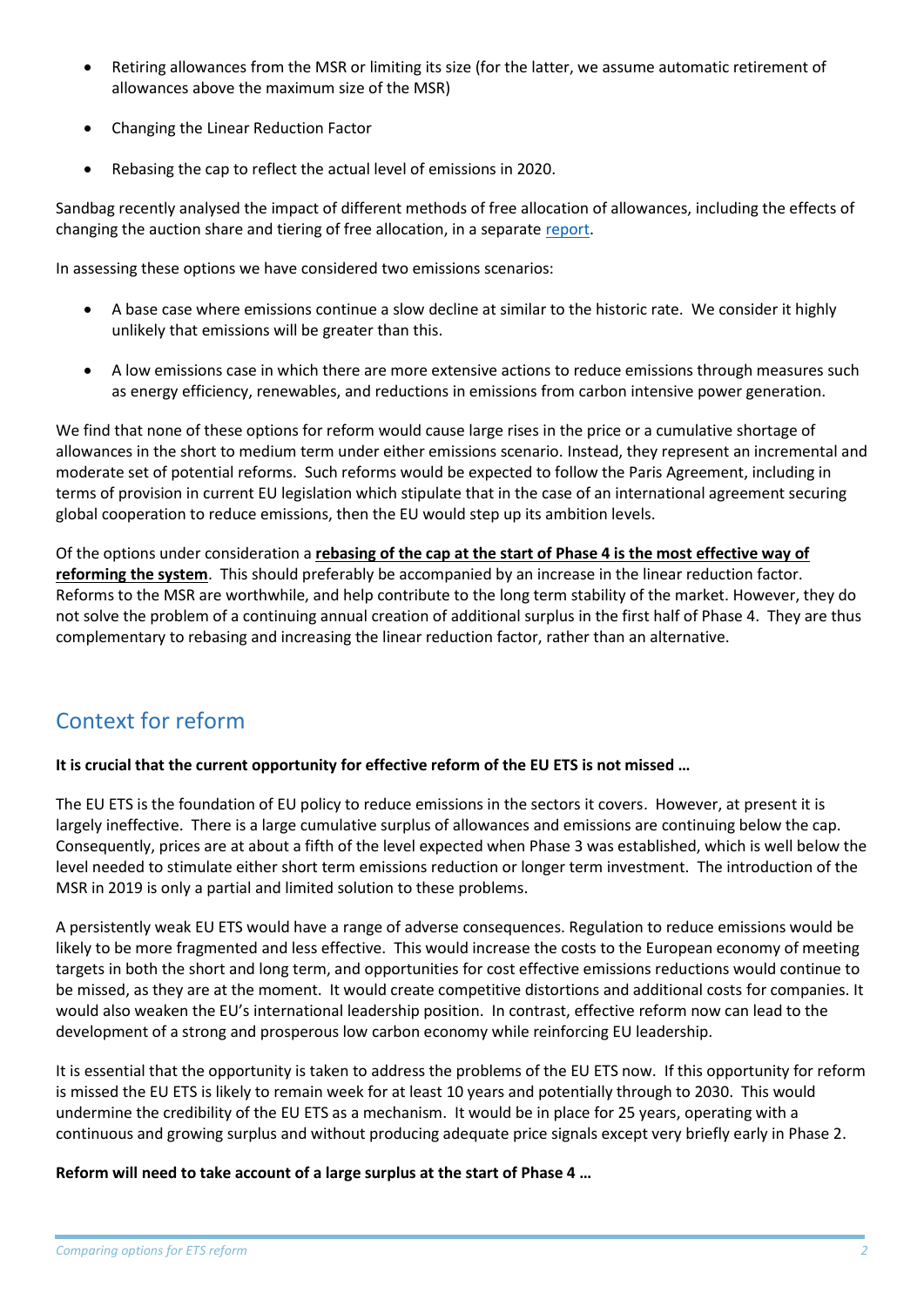There is currently a surplus of 1.8 billion allowances available to the market and over 1 billion allowances already destined for the MSR<sup>1</sup>.

Emissions continue to be about 200 million below the cap each year (see Chart 1a), so a surplus continues to be generated each year, adding to the cumulative surplus available to the market. By 2020, there will also be up to 2.2 billion allowances which are due to be placed in the  $MSR<sup>2</sup>$ .

Phase 4 will thus start with a large surplus (see Chart 1b). By 2020 the total cumulative surplus of allowances will reach 3.8 to 4.4 billion, of which approximately 1.6-2.2 billion will be available to the market and 2.2-2.3 billion will be in the MSR. These totals are almost completely unaffected by reform, as none of the regulatory changes have any significant effect on the current Phase of the EUETS<sup>3</sup>.



#### **Chart 1a: Emissions remain below the cap for the remainder of Phase 3…**

#### **Chart 1b: …This leads to a large surplus by 2020**



<sup>1</sup> 900 million allowances from backloading, with the rest coming from unallocated New Entrant Reserve and free allocation allowances

<sup>2</sup>[Council Decision 2015/1814](http://eur-lex.europa.eu/legal-content/EN/TXT/PDF/?uri=CELEX:32015D1814&from=EN)

**.** 

 $3$  If the rate at which allowances are placed in the MSR is increased before the start of Phase 4 as the MSR begins operation in 2019 this will have a small effect on the proportion of allowances available to the market and in the MSR. However only an additional [xx] million tonnes will be transferred to the MSR. There may also be a small effect on emissions if prices in Phase 3 adjust in anticipation of the effect of reforms.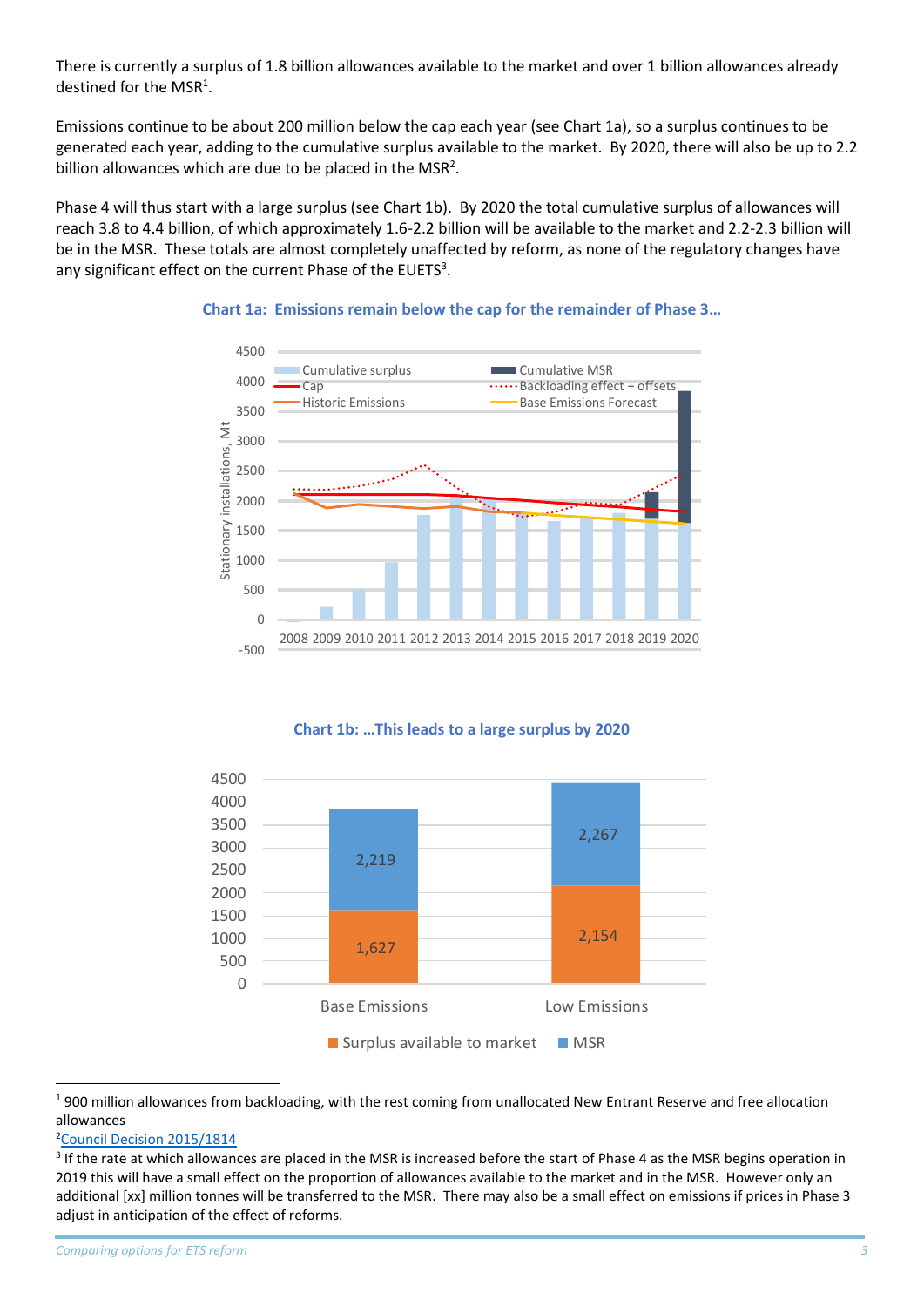#### **Under current proposals a surplus continues to be generated well into Phase 4 …**

Under the Commission's current proposals there will continue to be an annual surplus generated during of Phase 4. Emissions below the cap will persist to about the middle of Phase 4 even under our base emissions case (see Chart 2a). This is because emissions in 2020 will be well below the cap – indeed in 2015 emissions were already slightly below the 2020 cap<sup>4</sup> - and the cap will reduce only slowly to match emissions. The cumulative surplus (including the MSR) will thus continue to grow.

In our low emissions case an annual surplus continues throughout Phase 4. The cumulative surplus available to the market may decrease over time as the annual surplus is less than the amount of the existing surplus placed into the MSR, but it still means that on an annual basis there is no shortage of allowances and the market will remain weak.





#### **Chart 2b: This will lead to 3.5 to 5.0 billion allowances in the MSR and some surplus still available to the market by 2030**



#### **With total supply during Phase 4 likely greater than total emissions …**

The lack of stringency is further illustrated by comparing the total cap with total emissions over Phase 4. Under our base case emissions scenario total emissions for Phase 4 are similar to the total cap, even without taking into

**.** 

<sup>4</sup> Emissions in 2015 of 1,803 million tonnes compared to a 2020 cap of 1,806 million tonnes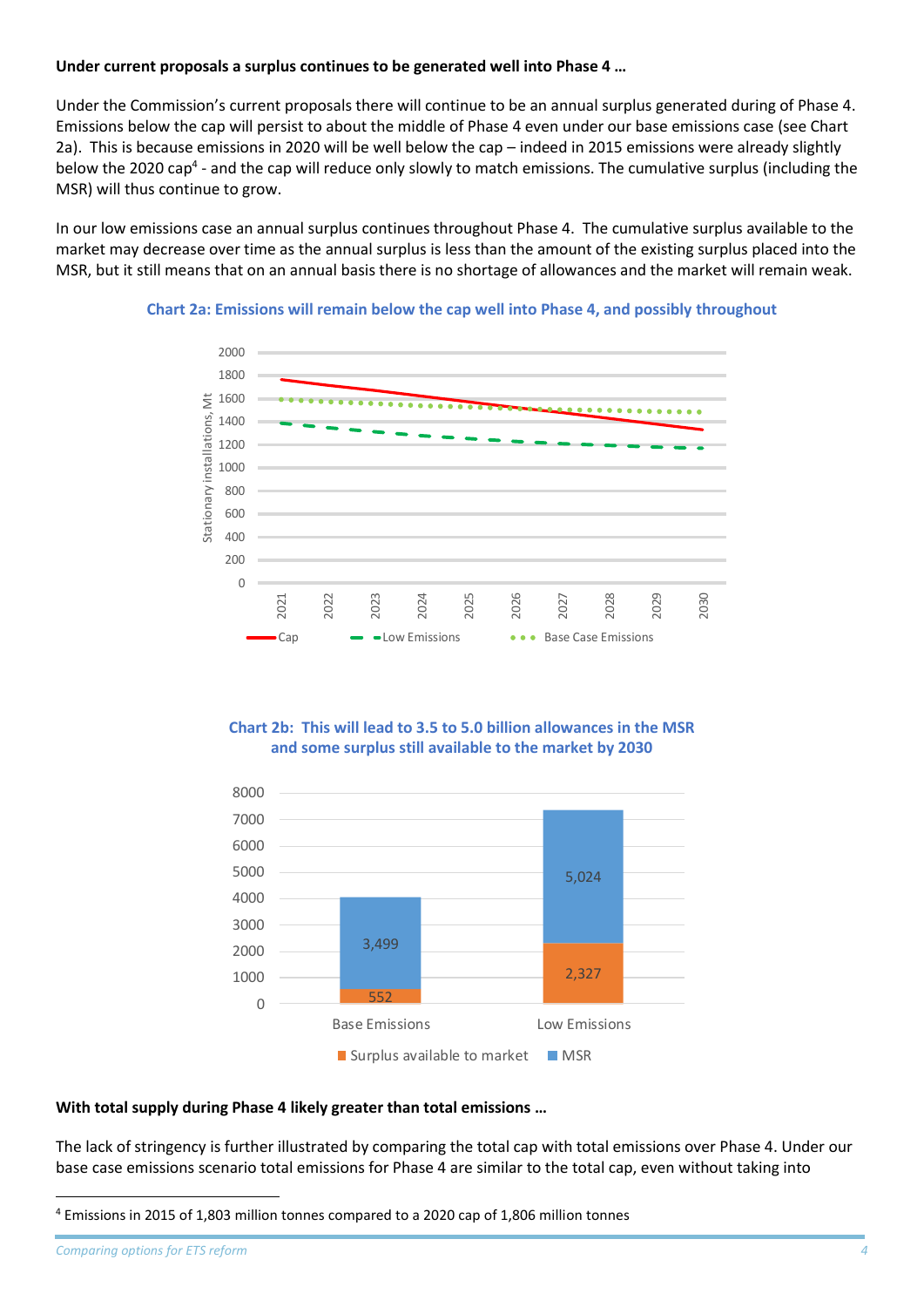account in the surplus at the start of Phase 4. Under our low case emissions scenario, which assumes more vigorous action to complement carbon pricing, emissions are well below the cumulative cap.

This implies that even with the operation of the MSR the supply demand balance remains relatively weak throughout Phase 4 in the absence of serious, meaningful reform.



#### **Chart 3: Comparison of total cap for Phase 4 with total emissions under out two scenarios**

We now consider various reform options in the context of a large surplus at the start of Phase 4, and continuing annual surplus in the early years of the Phase.

## Assessment of options for reform

## Option 1: increasing the rate of transfer to the MSR

Doubling the proportion of the surplus that is placed in the MSR redistributes allowances to the MSR earlier. This will provide some limited tightening of the market in the middle years of Phase 4. However, by the end of the phase the size of the slower rate has largely caught up, and there is only quite a small difference in the remaining surplus available to market and the size of the MSR. This is because the increased rate does not change the fundamental supply demand balance.



#### **Chart 4a: MSR volumes and surplus available to the market with different withdrawal rates**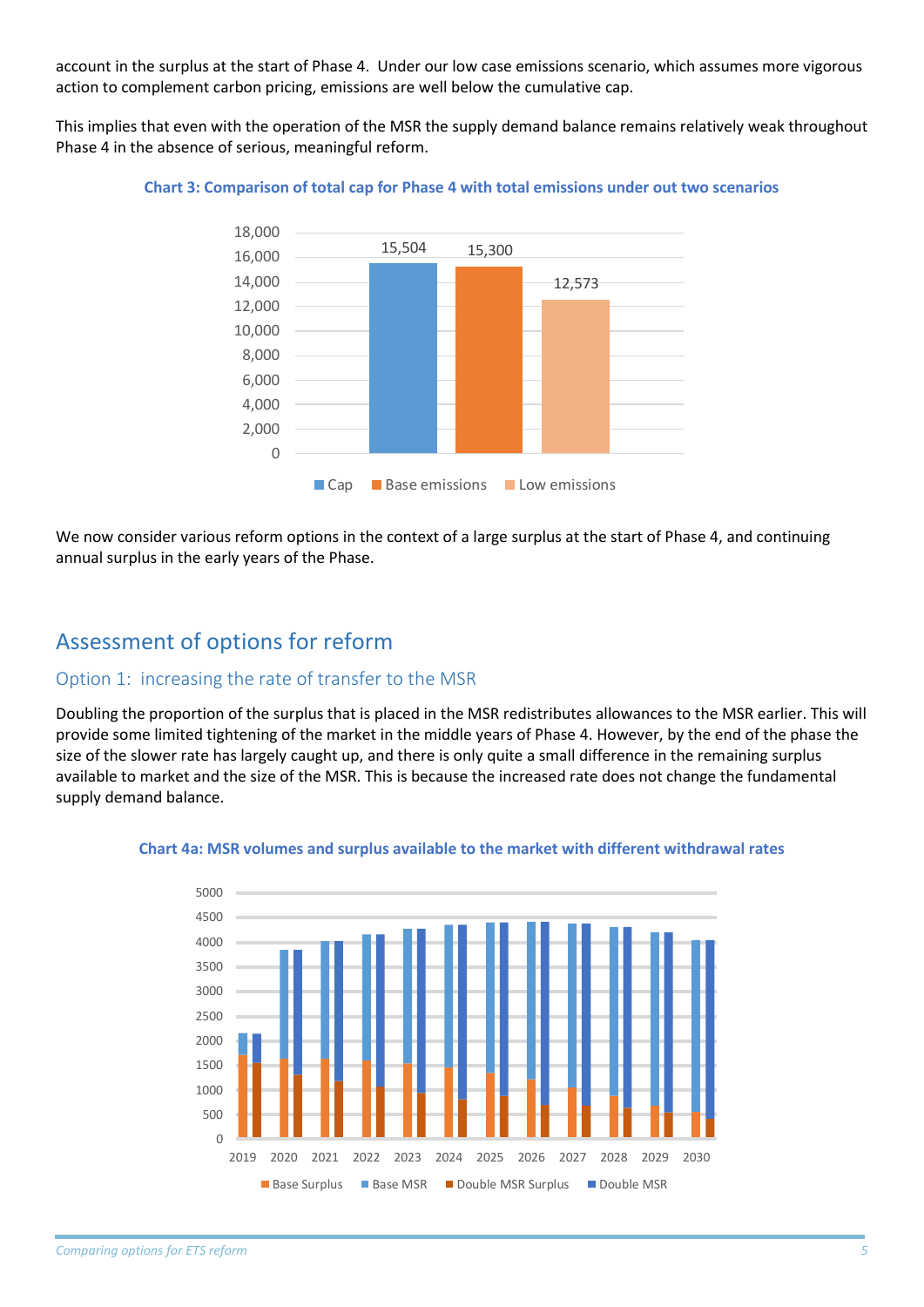## Option 2: Retirement of allowances from the MSR or limiting its size

The recommendation by the ITRE Committee to retire 300 million allowances<sup>5</sup> is a welcome precedent. However, given the scale of the surplus and number of allowances in the MSR, it is only a first step towards the necessary scale of allowance retirements. This may be supplemented by retirement of specific volumes (e.g. 1.5 or 2 billion allowances) or by retirement above a certain size limit (for example a billion allowances). Retirement of allowances in the MSR is likely necessary for long term market stability because otherwise the size of the MSR would create too much uncertainty about the future role of those allowances (see our previous [report\)](https://sandbag.org.uk/site_media/pdfs/reports/Sandbag_Stablising_the_MSR.pdf).

As noted above, the MSR will almost certainly contain over 2.2 billion allowances by 2020, assuming that unallocated allowances are placed in the reserve (see chart 4b for a breakdown of sources of allowances. This total is largely insensitive to assumptions about emissions in the intervening period. The MSR will continue to grow thereafter reaching at least 3.5 billion allowances by 2030. Retiring 2 billion allowances from the MSR appears desirable to keep the MSR to a reasonable size.



### **Chart 4b: Sources of allowances in the MSR in 2020**

However, retiring a specified volume or limiting the size of the MSR would not be expected to have much of an effect on price except in the very long term. Allowances in the MSR are not immediately available to market. Indeed, removing them from the market while a large surplus persists is the fundamental objective of the MSR. Return of allowances from the MSR does not begin much before 2030 under current proposals, so any retired allowances would not have been due to return to the market until after 2030 in any case.

The effect of retirement on the number of allowances in the MSR is quite straightforward as the MSR is significantly larger than the amounts retired. Since the return rate remains unchanged at 100 million tonnes per annum, all this does is reduce the size of the MSR by the amount of the retirement. This will potentially limit the volume of returned of allowances in the mid to long term future.

**.** 

<sup>5</sup> [ITRE opinion 10/11/2016](http://www.europarl.europa.eu/sides/getDoc.do?pubRef=-%2f%2fEP%2f%2fNONSGML%2bCOMPARL%2bPE-583.918%2b03%2bDOC%2bPDF%2bV0%2f%2fEN)

*Comparing options for ETS reform 6*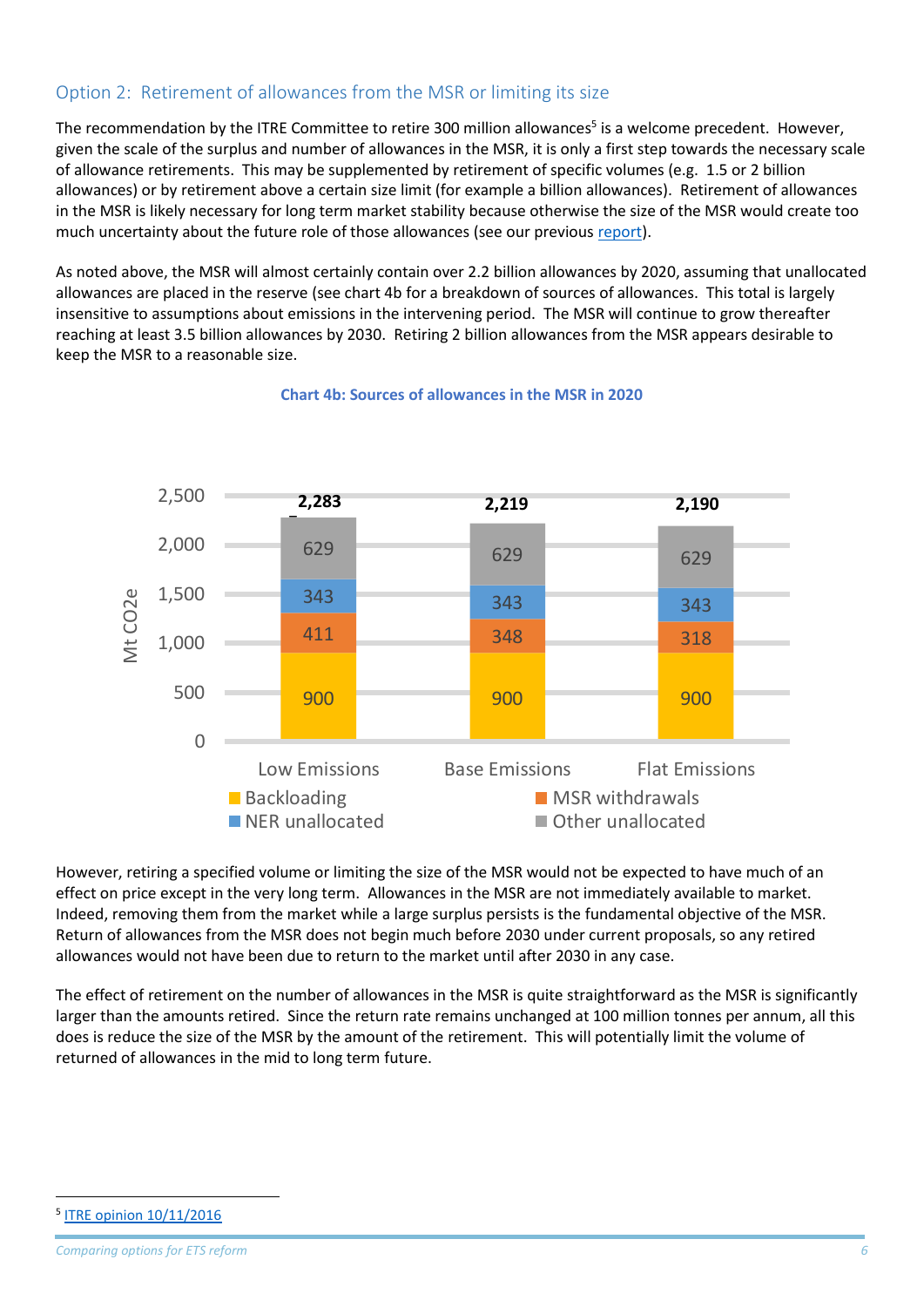**Chart 5: Effect of retiring volumes from the MSR**



Limiting the size of the MSR, as previously recommended, has advantages over retiring a certain volume. It gives a steady and predictable outcome for the size of the MSR irrespective of the size of the surplus, which is inherently subject to uncertainty.

## Option 3: Increasing the LRF from 2.2% to 2.4%

This option reduces the cap only slowly. Over time its effect increases somewhat, but the total effect over the phase is only about 1.6% of the cumulative cap, at approximately 240 million tonnes over Phase 4. This is equivalent to the additional surplus currently being accumulated each year at present, or 3-5% of the cumulative surplus (including volumes in the MSR) expected in 2030. It therefore has little effect on the market (see Chart 6).



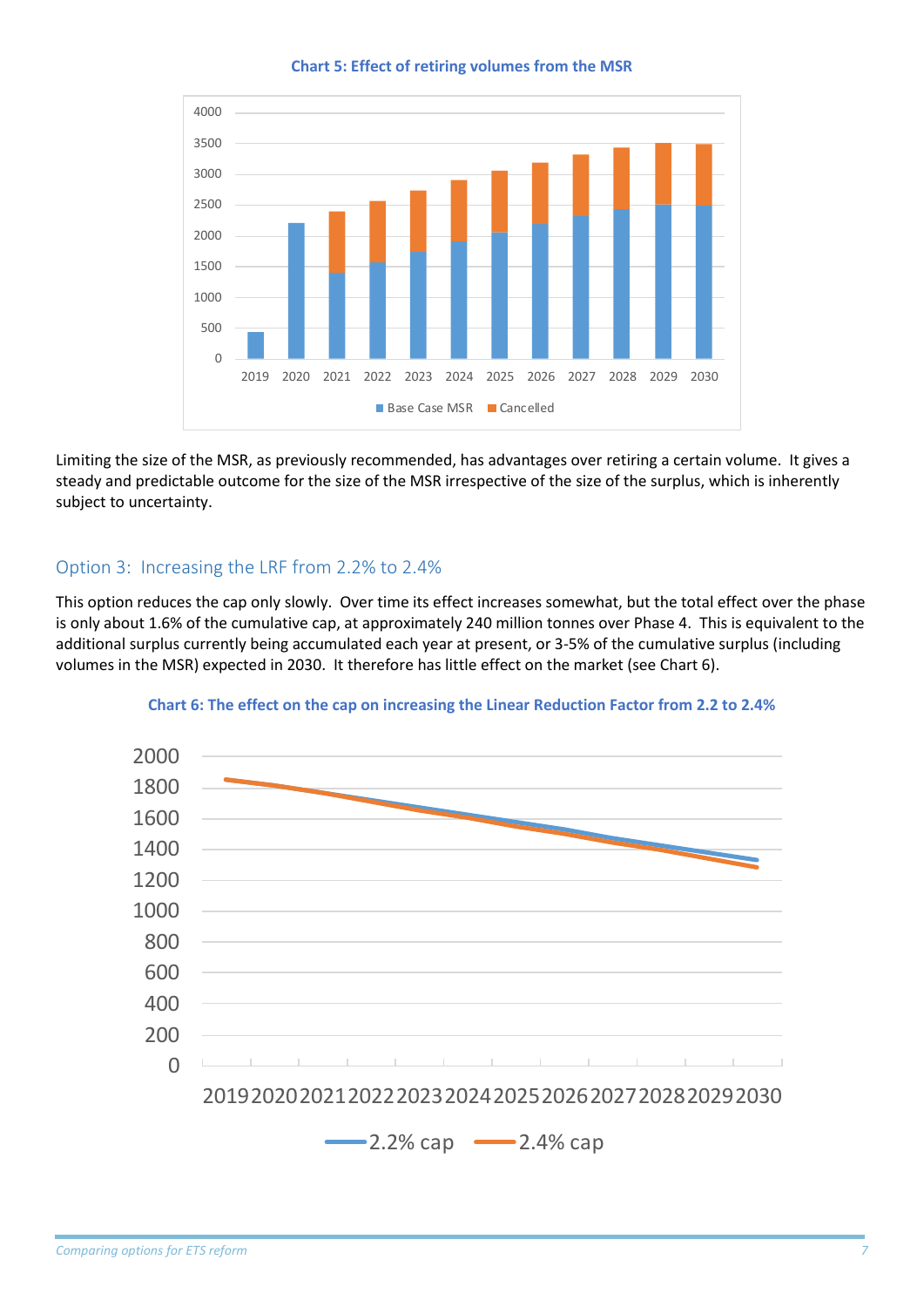A much larger increase in the LRF (e.g. to 4%) would be needed to have the scale of effect necessary to rebalance the market, and even this would make less difference in the early years.

Although it is worthwhile, this increase in the LRF it makes only a limited contribution to solving the problem of restoring the supply demand balance.

If this were extended into the long term the difference would be much greater over time. However, in practice the LRF will be reset at the end of each phase in any case.

## Option 4: Rebasing the cap to reflect actual emissions at the end of 2020

Aligning the cap with the reality of emissions for Phase 4 has several advantages, which Sandbag reviewed in our previous [report.](https://sandbag.org.uk/site_media/pdfs/reports/Sandbag_Realiging_EUETS_Ph4_cap.pdf) In particular:

- It is the only option that adjusts the aggregate supply/demand balance in Phase 4 by enough over the relevant timescale to have a meaningful impact on the market, including on prices.
- It is the only option that will deal the new surplus generated each year due to the cap being above emissions, and so it is the only option to a large an immediate effect early in the Phase – other options will still mean a refusal to act on the built-in surplus issue of the ETS.
- It is robust to outcome emissions being different from expectations, because it automatically aligns with reality.
- It reduces uncertainty about the difference between supply and demand, and therefore about price.



**Chart 7: The effect of rebasing on the cap and surplus**

Rebasing can usefully be complemented by the other options. Specifically:

- Increasing the LRF to 2.4% provides some useful additional tightening and a lower starting point for the subsequent Phase.
- Increasing the rate at which allowances are placed in the MSR can help to provide greater stability, especially if accompanied by retirement of allowances.
- Retirement of allowances from the MSR can help long term stability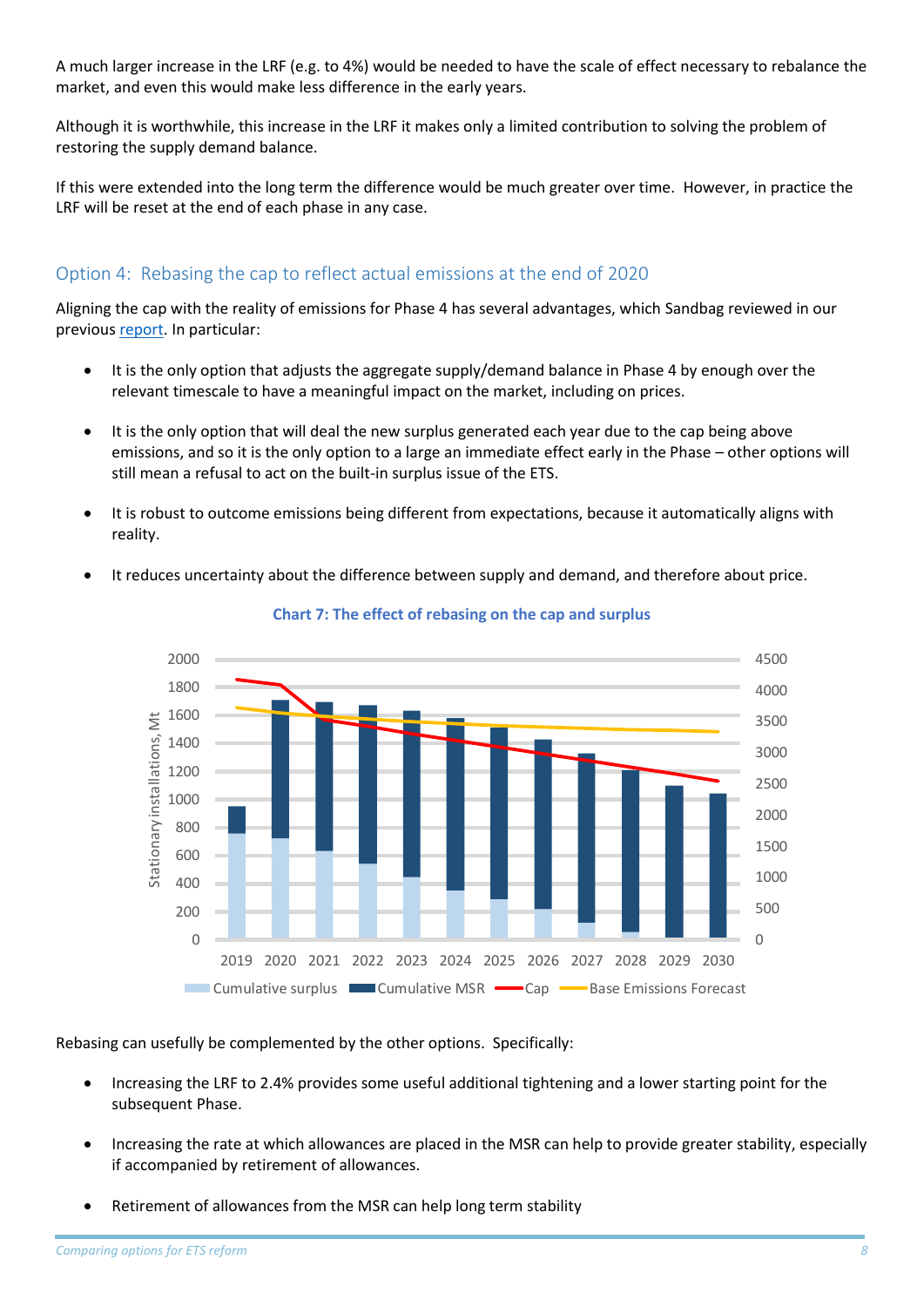## **Analysis of likely effects on prices shows rebasing to have the largest effect …**

The effectiveness of the various options in restoring the market to a more appropriate supply demand balance, so that it is able to provide effective market signals, is measured in part by the effect on each option on prices. Chart 8 shows the effect on prices of each of the proposed changes.

We have developed a central case price scenario based on the proposed cap and the emissions in our base case<sup>6</sup>. The effect of other policies is estimated through their effect of the supply demand balance. In practice prices are, of course, unlikely to follow a smooth trajectory such as this. The price trajectory is intended to represent a reasonable expectation of price movements so that the effect of various policies can be assessed.



#### **Chart 8. Expected prices under different reform options**

The projections show the following.

- Changing the LRF from 2.2 to 2.4% increases price, but only slightly, because the effect on supply is so small.
- Similarly, increasing the rate at which allowances are placed into the MSR slightly increases prices by reducing the surplus more quickly, but the effect is again quite small.
- There is little effect on price during Phase 4 from retirement of allowances from the MSR, so it is not shown separately on the chart. The reason for this is that allowances start returning from the MSR only towards the end of Phase 4 under our modelling. There are anyway allowances in the MSR even after retirement of 2 billion or more, so these can return to the market as required in the later 2020s. The retired allowances would only have been needed after 2030, and so only have a large effect on the price then, although there may be some small effect "rippling back" into the later parts of Phase 4.

1

<sup>&</sup>lt;sup>6</sup> Our price modelling is based on estimating when the market is likely to become short of allowances, taking account of the operation of the MSR. We also estimate price likely to be necessary to stimulate substantial emissions reductions at that time based on marginal abatement costs. These future prices are brought back to the present day assuming a constant percentage escalation based on the (risked) cost of capital. Price variations due to policy changes are assessed based on how their effect on how long it is likely to be before the market becomes materially short and substantial abatement is required. Tightening supply brings the date at which the market becomes short closer, and so raises prices in the intervening years. Conversely, lower emissions postpone the date at which the market becomes short, and so raise prices further.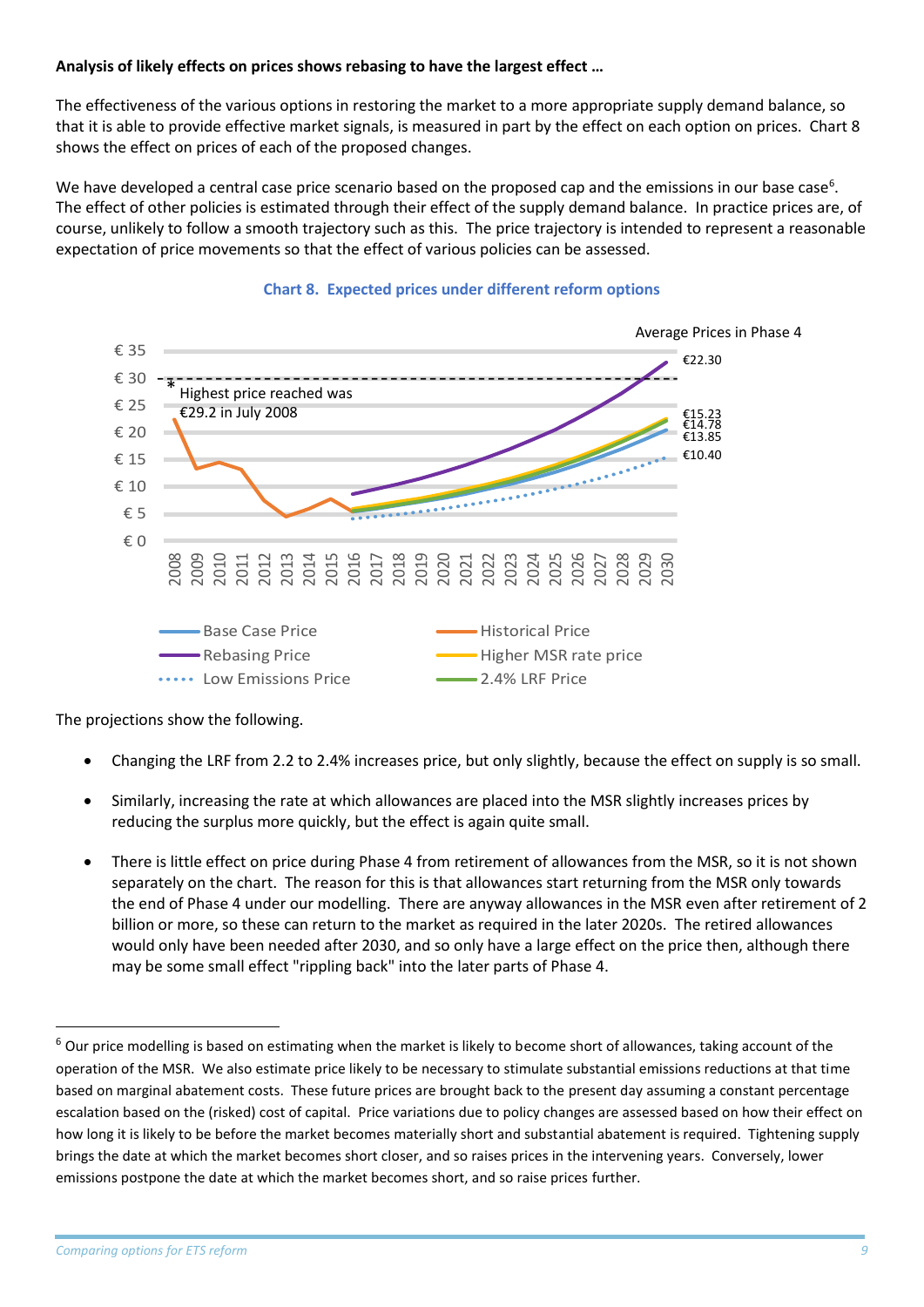- In contrast rebasing emissions has quite a substantial effect, because is it materially reduces total supply, and begins to do so from the start of Phase 4. This immediately stops the surplus growing, so the market returns to balance earlier.
- The low emissions case reduces prices because it increases the surplus and delays the date at which the market becomes cumulatively short of allowances.

### **The value of funds is increased by these reforms …**

Measures to tighten supply generally increase the value of funds. Some funds, such as the solidarity fund, have fewer allowances with tightening of the cap. However, their value increases as the increase in price due from tightening supply more than offsets the decrease in the number of allowances. This effect is rather small for the change to the LRF, because both the change in the cap (a little over 1%) and the increase in price are both small. However, it is much larger for rebasing which causes a larger change in the price. This is shown in the chart. The percentage increase in value for the innovation fund is larger as the number of allowances in the fund is unaffected by the change in the number of allowances issued under the cap.



### **Chart 9: value of funds with and without rebasing of the cap**

## Conclusion

Based on our analysis we conclude the following:

- It is essential that the opportunity to address the problems of the EU ETS is taken now. If this opportunity for reform is missed the EU ETS is likely to remain week for at least 10 years and potentially through to 2030, undermining its credibility.
- Rebasing at the start of Phase 4 to reflect the actual level of emissions in 2020 is the only option currently under debate that is effective bringing the market back into balance during Phase 4.
- Rebasing has other attractive properties such as being based on actual outcomes, so it is robust to responses that are different from expectations, and increasing the value of funds.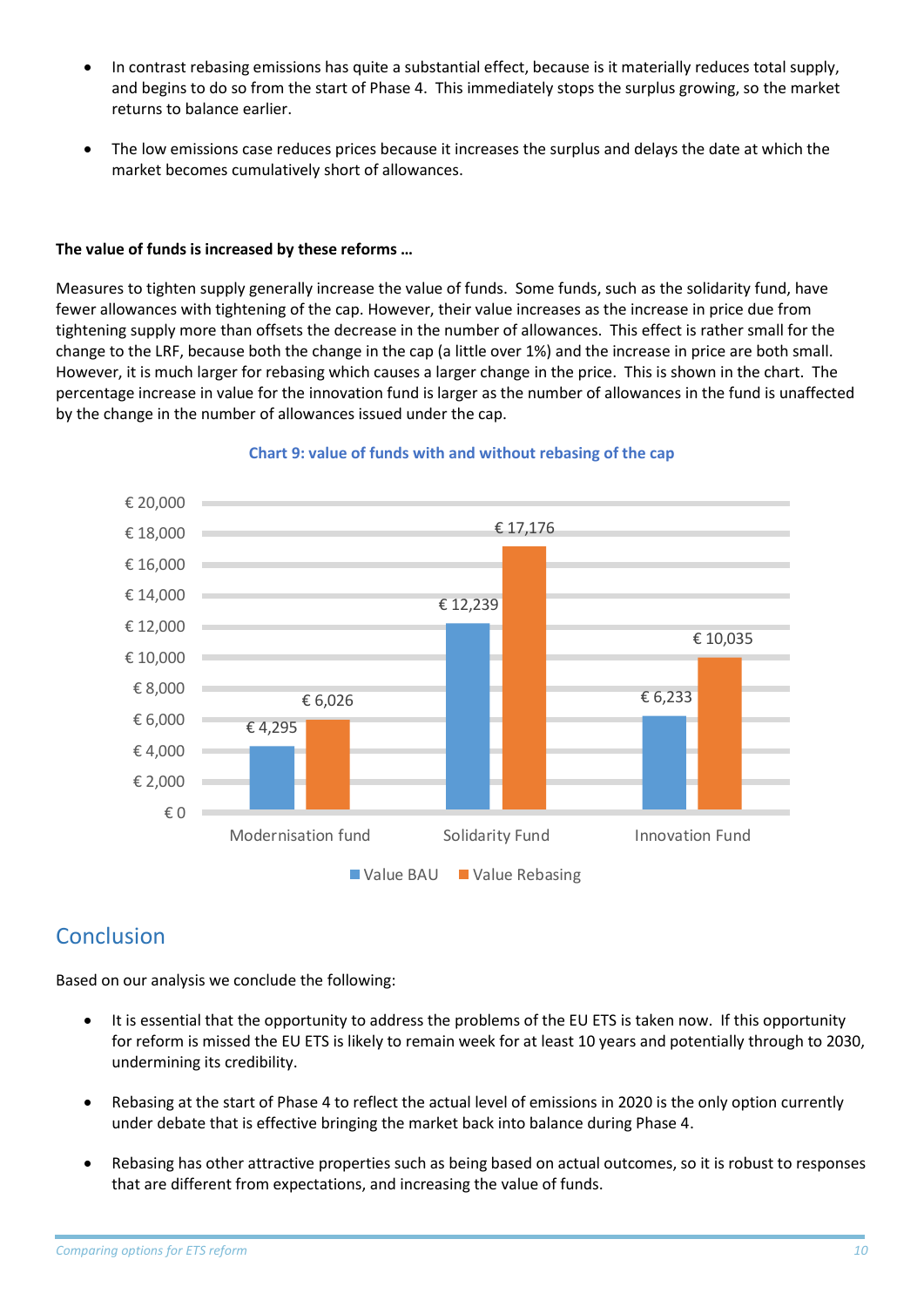- Increasing the LRF has a small beneficial effect. It is potentially valuable as a complement to rebasing, but is not a substitute for it because its effect is so much smaller in the near to mid-term.
- Retiring allowances from the MSR, preferably by means of a size limit, helps market stability in the long term. If all unallocated allowances from Phase 3 are transferred into the MSR 2 billion tonnes of allowances should be retired early in Phase 4. However, this is unlikely to lead to a significant market tightening until late in Phase 4 at the earliest because those allowances would not have been expected to return to market in the interim in any case.
- Increasing the rate at which allowances are placed in the MSR helps tighten the market a little earlier, but does not change the situation in aggregate over the phase. It therefore has a small but worthwhile effect on the market, and is again complementary to other reforms.